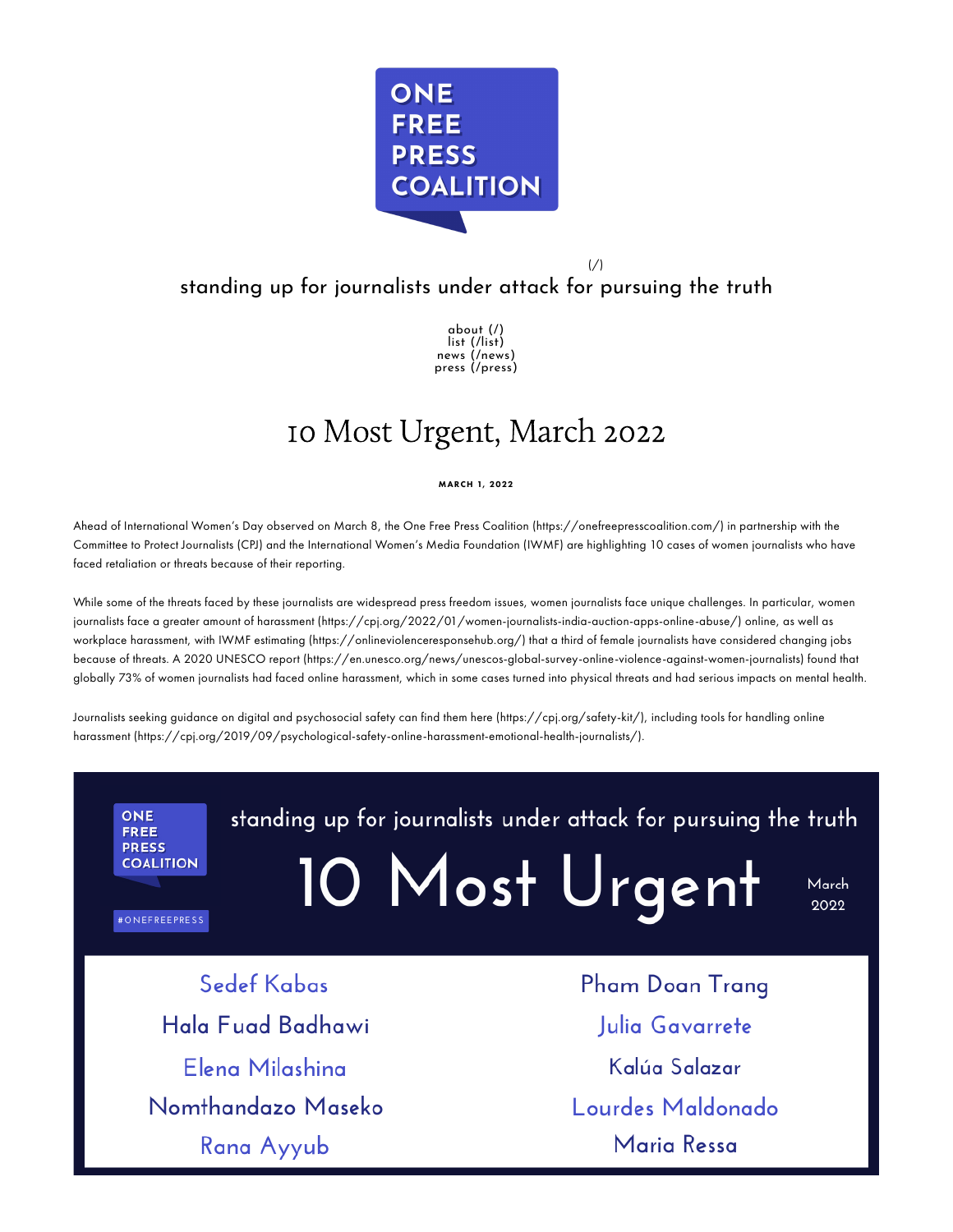#### 1. Sedef Kabas [\(https://cpj.org/2022/02/cpj-joins-call-for-turkey-to-release-journalist-sedef-kabas/\)](https://cpj.org/2022/02/cpj-joins-call-for-turkey-to-release-journalist-sedef-kabas/) (Turkey)

Authorities detained Kabaş, a freelance journalist and former television anchor, on January 22 for "insulting" President Recep Tayyip Erdoğan during an appearance on a political debate show, in addition to a charge for "insult of a public official." Prosecutors asked to jail Kabas to 11 years and 8 months on both charges. This past February, while Kabaş was in detention awaiting trial on that criminal insult charge, President Erdoğan separately filed a civil suit seeking \$18,405 in damages.

#### 2. Hala Fuad Badhawi [\(https://cpj.org/2022/01/yemeni-journalist-hala-fuad-badawi-detained-in-hadramout/\)](https://cpj.org/2022/01/yemeni-journalist-hala-fuad-badawi-detained-in-hadramout/) (Yemen)

In December 2021, military intelligence forces in Hadramout province detained Badhawi, and she is currently held in the central province prison. Colleagues believe Badhawi was detained because of her writing on corruption in the province. CPJ was told she will likely be referred to prosecutors on charges of membership in a terrorist cell, incitement to destabilize local security, and smuggling improvised explosive devices.

#### 3. Elena Milashina [\(https://cpj.org/2022/02/investigative-reporter-elena-milashina-flees-russia-after-threats-from-chechen-leader/\)](https://cpj.org/2022/02/investigative-reporter-elena-milashina-flees-russia-after-threats-from-chechen-leader/) (Russia)

An investigative reporter at *Novaya Gazeta,* Milashina has been forced to flee her home after threats from Chechen leader Ramzan Kadyrov. At least five journalists at the outlet have been killed since CPJ first started collecting data in 1992. Milashina is seriously concerned for her safety, and this is not the first time she has faced threats, as she and human rights lawyer Marina Dubrovina were beaten in the Chechen capital last March.

# 4. Nomthandazo Maseko [\(https://cpj.org/2022/02/eswatini-prison-officers-assault-threaten-to-shoot-reporter-covering-pro-democracy-protest/\)](https://cpj.org/2022/02/eswatini-prison-officers-assault-threaten-to-shoot-reporter-covering-pro-democracy-protest/) (Eswatini)

Maseko, a reporter for the privately owned news website Swati Newsweek, was assaulted by correctional services staff after livestreaming a protest by members of the Swaziland Liberation Movement (Swalimo) activist group outside a local prison. When officers spotted her in her car, they hauled her out, slapped, kicked, beat her with sticks, and an unidentified officer pointed a gun at her and threatened to shoot.

#### 5. Rana Ayyub [\(https://cpj.org/2022/01/indian-journalist-rana-ayyub-receives-online-rape-and-death-threats/\)](https://cpj.org/2022/01/indian-journalist-rana-ayyub-receives-online-rape-and-death-threats/) (India)

*Washington Post* columnist and freelance journalist Ayyub has long been a victim of online trolling and retaliatory legal threats, but began receiving a renewed onslaught of threats on Twitter after she tweeted her criticism of Saudi Arabia's government role in the ongoing Yemen war, receiving over 26,000 tweets in response, including rape and death threats.

#### 6. Pham Doan Trang [\(https://cpj.org/data/people/pham-doan-trang/\)](https://cpj.org/data/people/pham-doan-trang/) (Vietnam)

In December, Vietnamese authorities sentenced journalist Trang to nine years in prison. Trang covers human rights topics, including police abuses and environmental issues. Trang has faced harassment in the past for her reporting. Days before her arrest in October 2020, Trang released a letter [\(https://twitter.com/will\\_nguyen\\_/status/1313657094311219200\)](https://twitter.com/will_nguyen_/status/1313657094311219200) titled, "Just in case I am imprisoned."

### 7. Julia Gavarrete [\(https://cpj.org/2022/01/infections-constant-julia-gavarrete-salvadoran-journalists-pegasus-spyware/\)](https://cpj.org/2022/01/infections-constant-julia-gavarrete-salvadoran-journalists-pegasus-spyware/) (El Salvador)

*El Faro* reporter Gavarrete is one of more than 30 journalists in El Salvador who discovered recently that they were a target of Pegasus spyware surveillance. Gavarrete covers politics, health, environment and gender for *El Faro*, and the outlet has been singled out alongside other independent outlets by President Nayib Bukele and other Salvadoran officials.

#### 8. Kalúa Salazar [\(https://cpj.org/2021/04/nicaraguan-police-assault-journalist-kalua-salazar-block-her-from-leaving-home/\)](https://cpj.org/2021/04/nicaraguan-police-assault-journalist-kalua-salazar-block-her-from-leaving-home/) (Nicaragua)

Salazar, editor-in-chief of radio and television outlet La Costeñísima, has faced ongoing legal battles, harassment and surveillance from authorities, including physical attacks and preventing her from leaving her home. Salazar told CPJ that she believes the harassment is tied to the outlet's coverage and a desire to silence the work of La Costeñisima, one of the few independent media outlets in Nicaragua's Caribbean coast.

# 9. Lourdes Maldonado [\(https://cpj.org/2022/01/ongoing-brutality-lourdes-maldonado-third-journalist-killed-in-mexico-in-less-than-a-month/\)](https://cpj.org/2022/01/ongoing-brutality-lourdes-maldonado-third-journalist-killed-in-mexico-in-less-than-a-month/) (Mexico)

Maldonado, a veteran broadcast journalist, was shot dead in Tijuana this January. Maldonado had previously been attacked because of her work and was registered in the Mexican government's program to protect journalists. She is one of five journalists killed in Mexico since the start of 2022.

#### 10. Maria Ressa [\(https://cpj.org/campaigns/holdtheline/\)](https://cpj.org/campaigns/holdtheline/) (Philippines)

Journalist Maria Ressa, a 2021 Nobel Peace Prize awardee, faces extreme threats in the Philippines, including state-orchestrated attacks against her and Rappler*,* the news organization that she founded. This follows her conviction on a criminal cyber libel charge, part of ongoing efforts from authorities in the Philippines to silence any critical reporting.